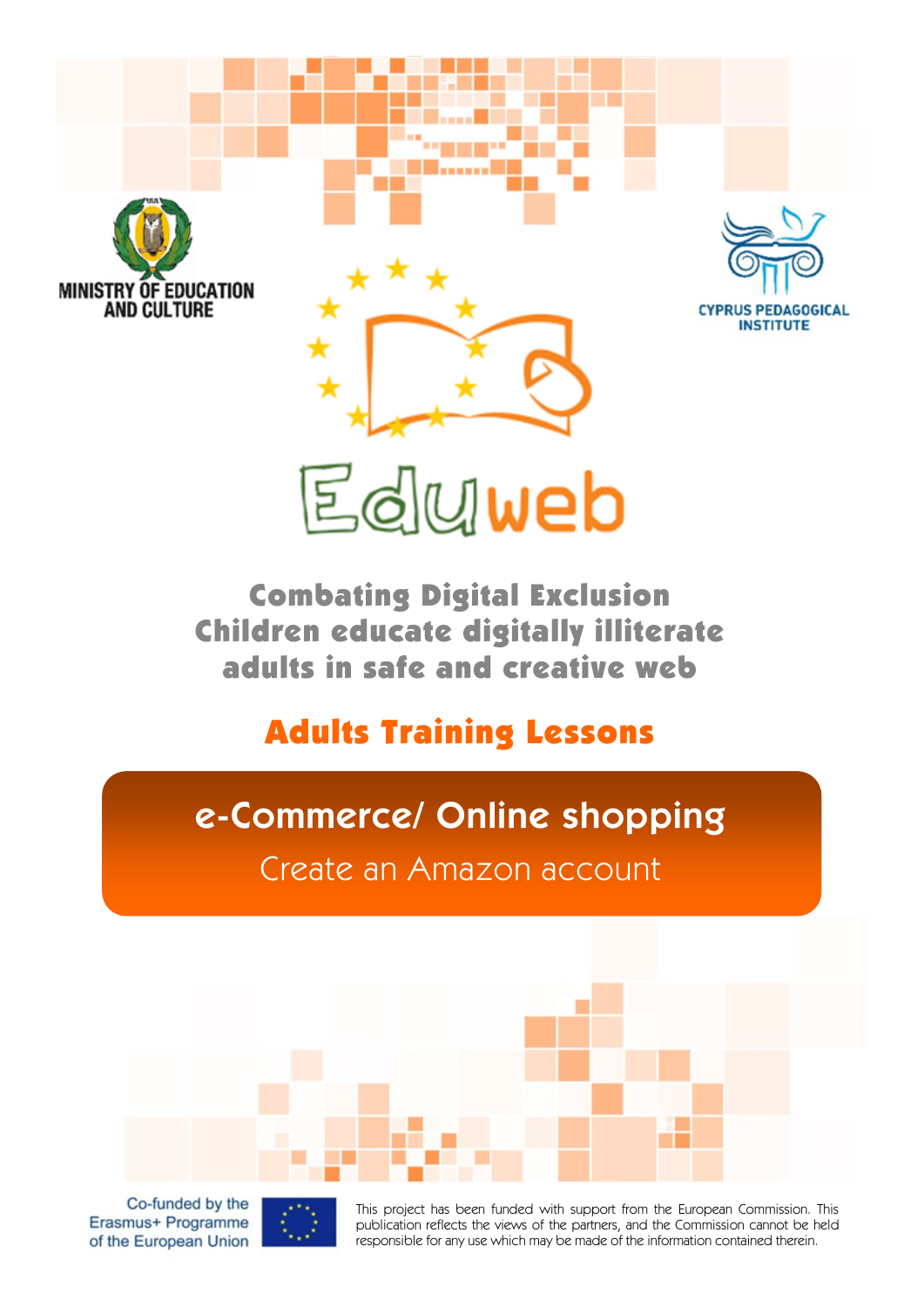#### **EduWeb: Combating Digital Exclusion - Children educate digitally illiterate adults in safe and creative web**

**O3A2: Educational Material** 

#### **Adults Training Lessons**

Created by: Antonis Papastavrou, Antonis Katsonis (2nd Grade) General Editing: Theodora Kakouri, Computer Science teacher Aradippou Lyceum-Tasos Mitsopoulos, Cyprus

> **Version 0.1 January 2018**



**Attribution-NonCommercial-ShareAlike**

**CC BY-NC-SA** 

The EduWeb project is funded by the European Commission via the Erasmus+ programme, Action Key 2. This publication reflects the views only of the authors and it does not represent the opinion of the European Commission, and the European Commission is not responsible or liable for any use that may be made of the information Co-funded by the contained therein.

Erasmus+ Programme of the European Union

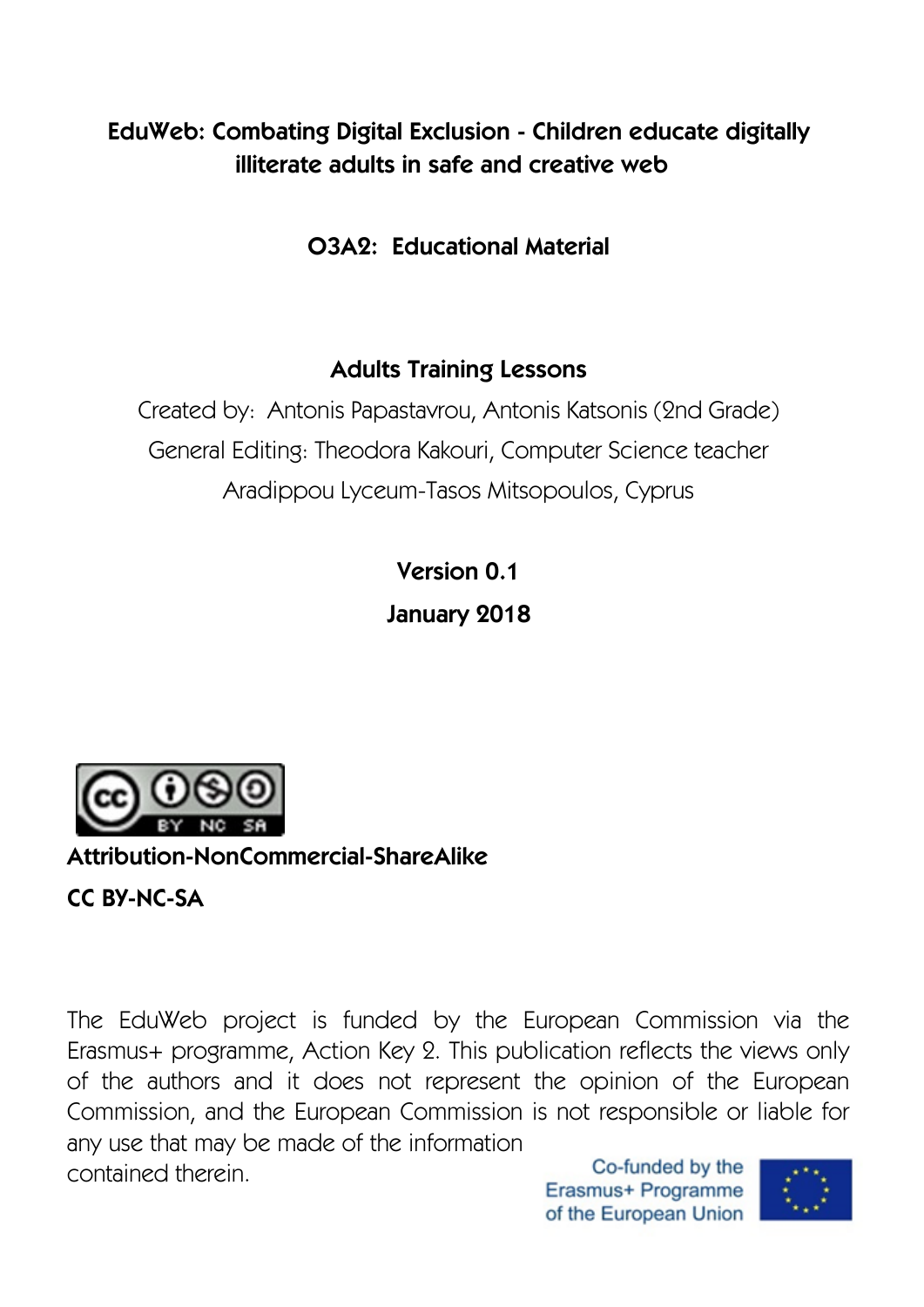## STEPS TO CREATE AN ACCOUNT



You will be directed immediately to Amazon webpage.

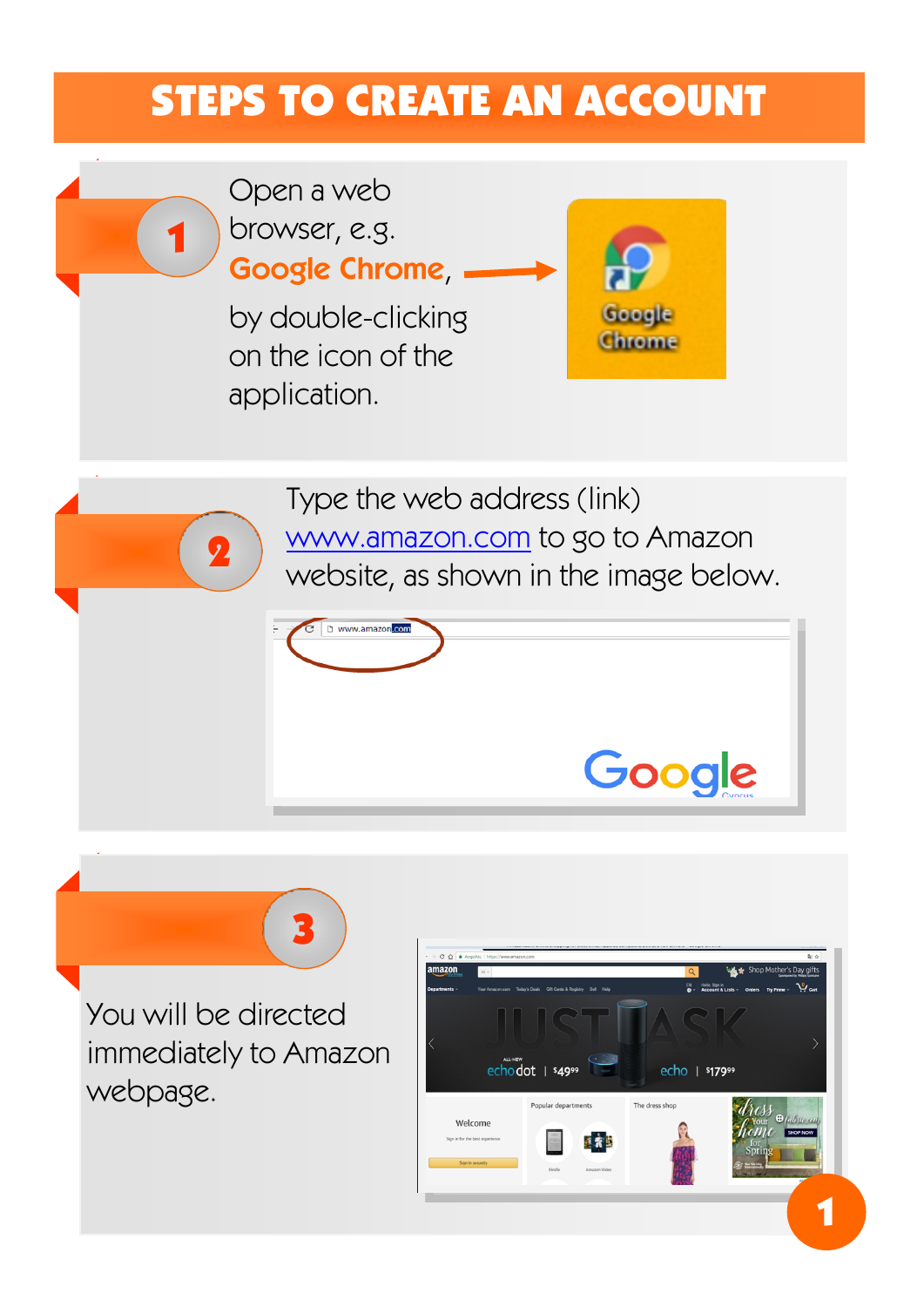To create a new account, go to **Sign in**.

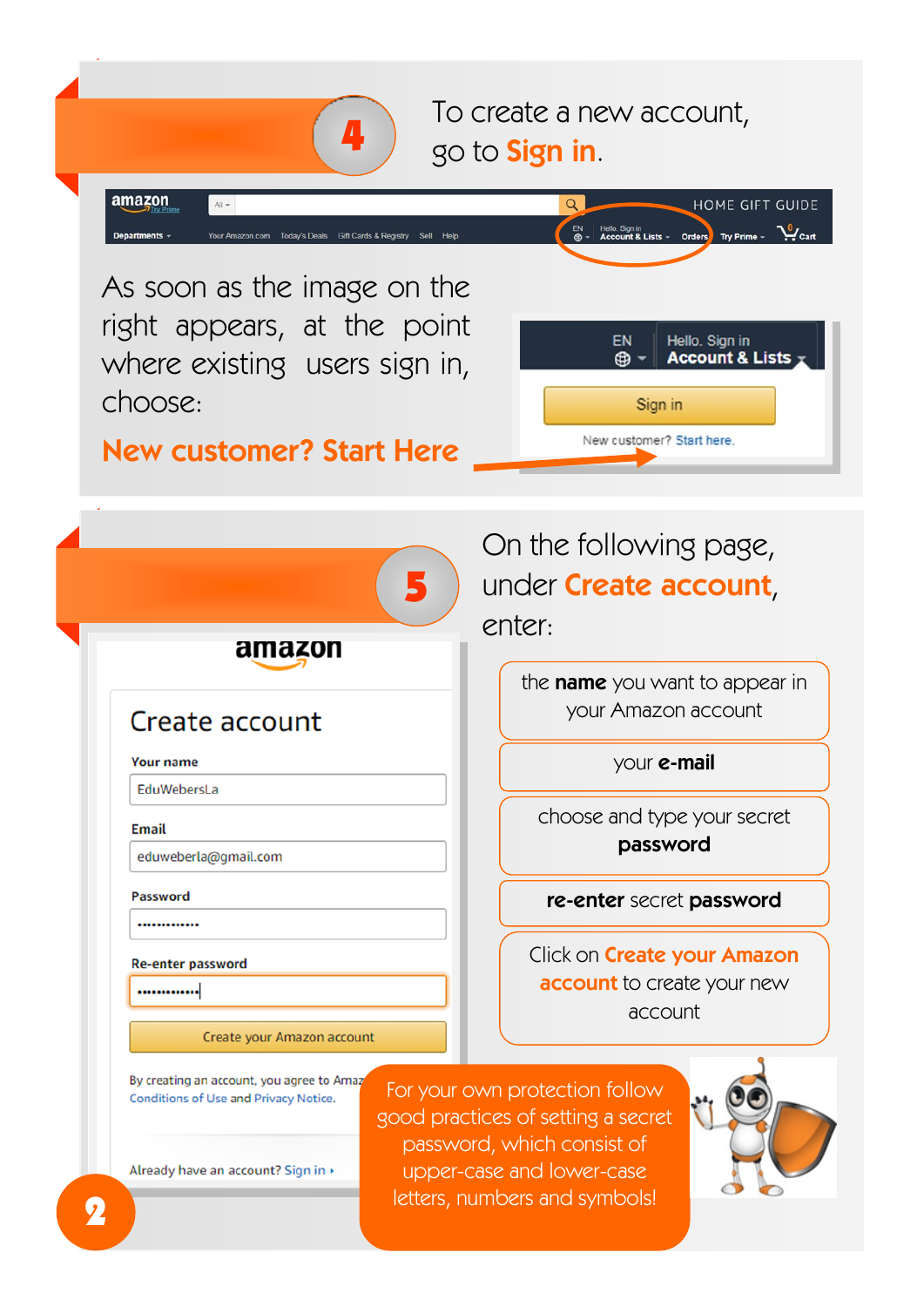As shown in the screen below, the web browser application (e.g. Chrome) will ask you if you want to save your Amazon password!

6



#### **Attention!**

Avoid saving your web accounts passwords in the web browser application (e.g. Chrome)!



At this final step, you have already created your own Amazon account and you can now proceed to search, save for later, order, purchase or just proceed to "screen shopping" instead of "window shopping"!